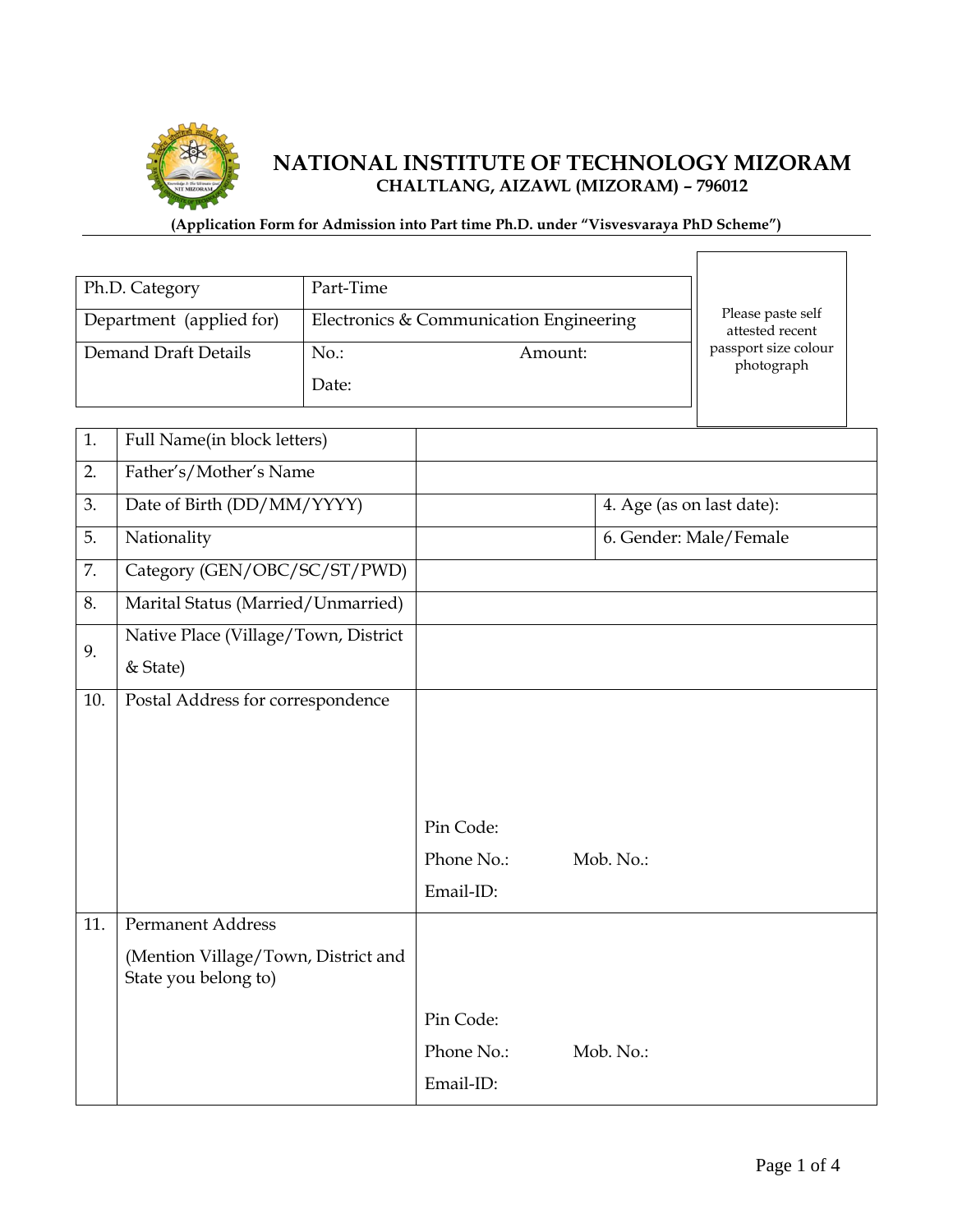| 12. | Professional Qualifying Examination passed (self attested copy of certificate must be attached): |              |        |  |
|-----|--------------------------------------------------------------------------------------------------|--------------|--------|--|
| (a) | <b>GATE</b>                                                                                      | Subject:     | Score: |  |
|     |                                                                                                  | Valid up to: |        |  |
|     |                                                                                                  |              |        |  |
| (b) | Any other source for fellowship/                                                                 |              |        |  |
|     | scholarship:                                                                                     |              |        |  |

## 13. Professional Experience (Teaching/Research/Industrial) if any (proof to be attached):

| Sl. | Name of Organization | Position Held | Nature of duties | Period |  |
|-----|----------------------|---------------|------------------|--------|--|
| No. |                      |               |                  | From   |  |
|     |                      |               |                  |        |  |
|     |                      |               |                  |        |  |
|     |                      |               |                  |        |  |

### 14. Do you have any publications (if yes provide the details):

| Sl. | Title of the Paper | Complete list of | Journal | Volume No. (Year) |
|-----|--------------------|------------------|---------|-------------------|
| No. |                    | Authors          |         | Pages (From-To)   |
|     |                    |                  |         |                   |
|     |                    |                  |         |                   |
|     |                    |                  |         |                   |

### 15. Educational Qualifications (matriculation onwards):

| Sl.  | Examination | Name of the      | Year of | Subject/Branch  | % of Marks/  |
|------|-------------|------------------|---------|-----------------|--------------|
| No.  | Passed      | Board/Institute/ | Passing | Specialization/ | Grade (CGPA) |
|      |             | University       |         |                 |              |
| i.   |             |                  |         |                 |              |
|      |             |                  |         |                 |              |
| ii.  |             |                  |         |                 |              |
|      |             |                  |         |                 |              |
| iii. |             |                  |         |                 |              |
|      |             |                  |         |                 |              |
| iv.  |             |                  |         |                 |              |
|      |             |                  |         |                 |              |
| V.   |             |                  |         |                 |              |
|      |             |                  |         |                 |              |
| vi.  |             |                  |         |                 |              |
|      |             |                  |         |                 |              |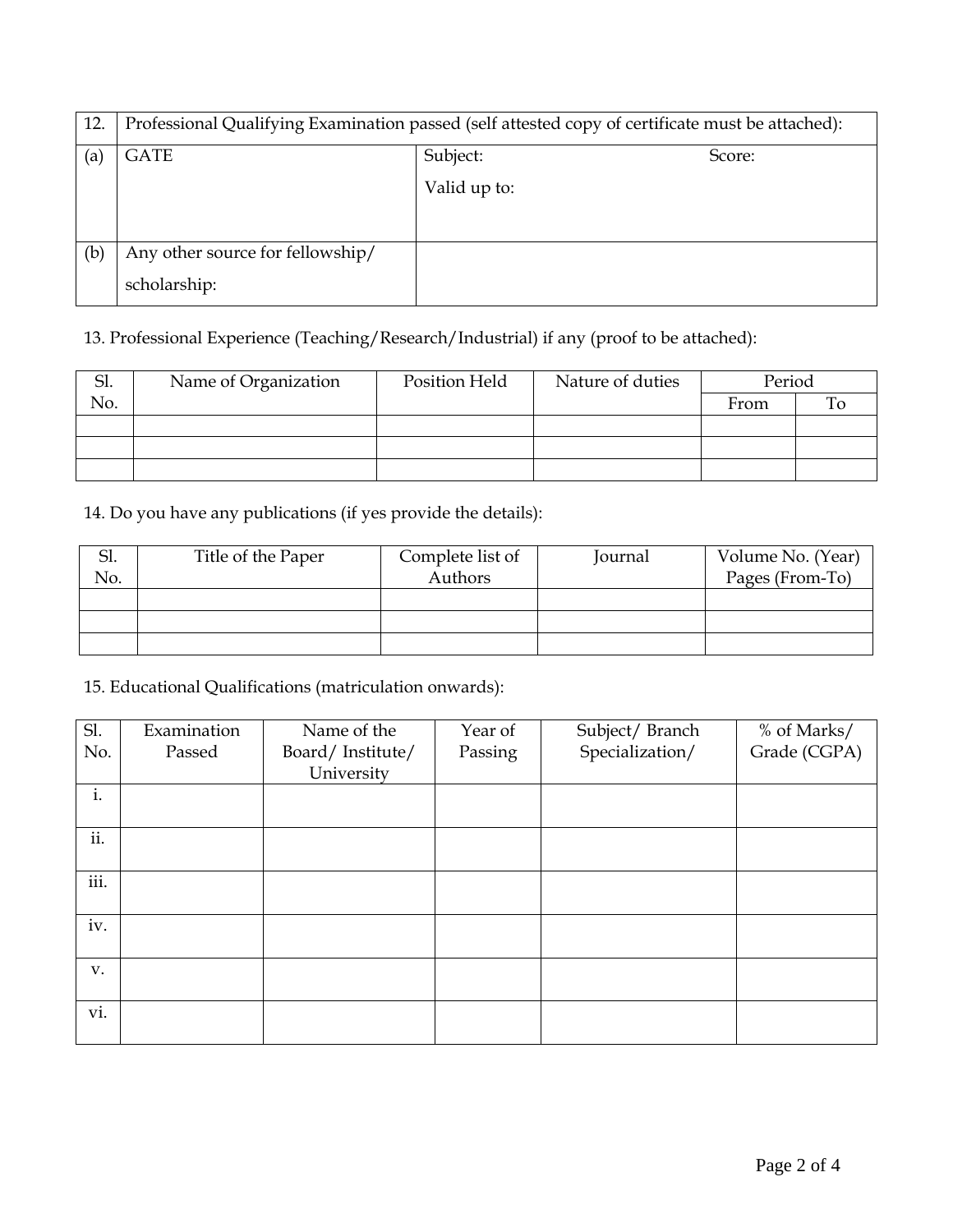#### 16. *Only for the employed persons:*

| (a) | Name of the present employer:         |        |
|-----|---------------------------------------|--------|
| (b) | Whether employer's permission         | Yes/No |
|     | obtained?                             |        |
| (c) | Have you attached required form (Form |        |
|     | I/Form II/Form III/Form IV/Form V)    |        |

17. Any other relevant

|--|--|--|

#### **DECLARATION**

I declare that the statements made in this application are true to the best of my knowledge and belief. If selected for admission, I promise to abide by the rules and regulations of the Institute as amended from time to time.I note that the decision of the Institute is final in regard to selection for admission and assignment to a particular department and field of study. The Institute shall have the right to take any action it deems fit, including expulsion, against me at any time after my admission, if it is found that information furnished by me are false or incorrect.

Date: ------------------------------------ (Signature of Applicant)

Place:

#### **FOR OFFICE USE ONLY**

#### *To be filled in by Ph.D. Admission Committee after verification and selection test:*

| Percentage/CGPA in Graduation  |        |              |  |
|--------------------------------|--------|--------------|--|
| Percentage/CGPA in Post        |        |              |  |
| Graduation                     |        |              |  |
| GATE (Qualified/Not qualified) |        |              |  |
| Subject:                       | Score: | Valid up to: |  |
| Performance of selection test  |        |              |  |
|                                |        |              |  |
| Position in order of merit     |        |              |  |
| Category                       |        |              |  |